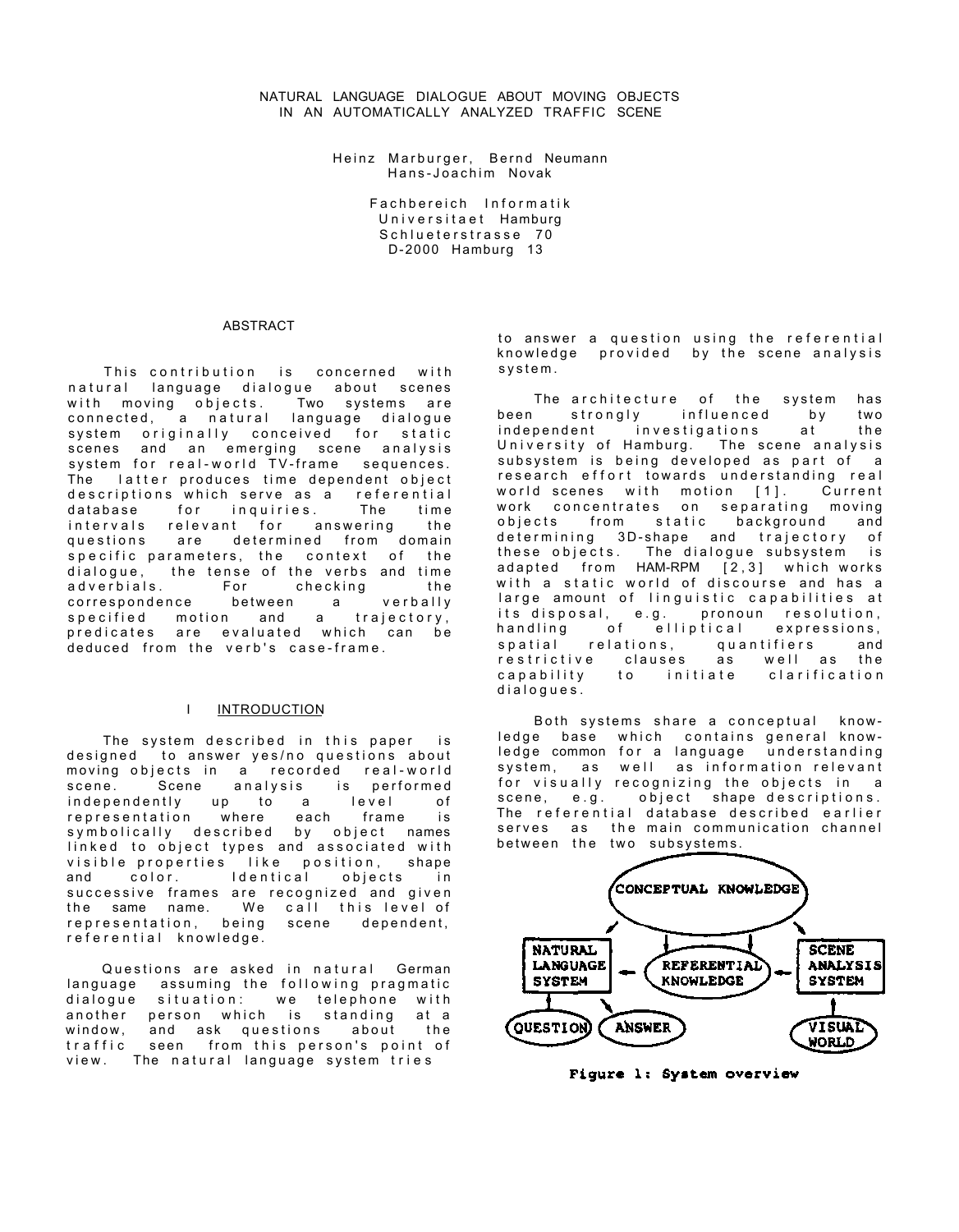Our aim is to answer questions like (1) and (2).

- $(1)$  Hielt der Bus an? (Did the bus stop?)
- (2) Fuhr danach das gelbe Auto an? (Did the yellow car start afterwards?)

We emphasize a top-down approach where verbalisations are processed in order to decide whether or not they properly describe a given image sequence. Most related research efforts differ from our approach in that they derive verbalisations bottom-up. For example the work of BADLER [4] which is further developed by TSOTSOS [5] offers motion conceptualisations which can be generated from image sequences and permit a crude verbalisation by simple translation of concepts into words. Similarily the systems of OKADA [6] or TSUJI ET.AL. [7] do not attempt to relate truly natural language expressions to the analyzed movements.

In this contribution we discuss three types of constraints which can be extracted from yes/no questions. They form the basis for a process which tests whether or not the symbolic scene representation corresponds to the inquiry. Verb tense and time adverbials give rise to a temporal constraint which is treated in the following section. The verb and its deep-case structure usually imply certain trajectory shapes. This includes the verb's manner of action which corresponds to trajectories satisfying particularly simple shape predicates. Finally , an example is given where location constraints can be derived from the deep-case structure.

# II TENSE AND TIME

Dialogues in our system refer to a sequence of images covering a certain time span [Tbeg,Tend]. Within these limits a time of speech Ts can be arbitrarily chosen which synchronizes the dialogue with the scene. Ts is fixed throughout the dialogue, although some notion of progressing dialogue time is maintained for the purpose of modelling dialogue context. The system cannot access referential knowledge beyond Ts which marks the presence.

We call the subsequence of images which has to be regarded to answer a

question, the (time) <u>interval of</u> consideration. It is mainly determined by the tense of the verb and possibly time adverbials, but also by the domain (i.e. its typical motions) and the course of the dialogue (i.e. the current focus of attention). We only consider the effect of tense and adverbials, and begin with tense. For present tense questions the boundaries of the interval of consideration are given by the parameters Tprl and Tpr2 which denote a short time span immediately preceding Ts. For present perfect and simple past the corresponding parameters are Tpal and Tpa2 which cover the scene from the beginning up to Tprl. Colloquial German does not necessitate a distinction between these tenses.

The effect of several time adverbials can be described as restricting the interval of consideration with respect to a time of reference. Let the event 'bus stops in question (1) terminate at Tbus2, then the time of consideration for question (2) extends from Tbus2 to Tpa2. Adverbials which refer to a time of reference which is defined by some other event correspond to the category ADVe introduced by BAEUERLE [8]. We have selected the following subset: 'vorher', 'davor', 'dann', 'nachher', 'spaeter', 'danach' ('previously', 'before this', 'then', 'afterwards', 'later', 'after  $'$ then',<br>that').

Other time adverbials specify the interval of consideration referring always to the time of speech as a special time of reference. They are summarized in the category ADVs. We only work with those adverbials of the category ADVs which put the interval of consideration close to the time of speech, namely 'jetzt', 'nun', 'gerade', 'gegenwaertig', 'im Moment', 'eben\*, 'soeben' ('now', 'at present', 'just', 'just at the`moment', 'just now'). This excludes adverbials like 'kuerzlich' ('recently\*).

# III LOCOMOTION VERBS

We investigate only questions involving verbs which denote a location change of the actor in the sentence. For a positive answer the trajectory of the actor, as recorded by the scene analysis system, must satisfy certain requirements or predicates which depend on the verb itself and the deep-case structure associated with it. For locomotion verbs we use the following case slots: AGENT, LOCATION, SOURCE, GOAL, PATH, OBJECTIVE.